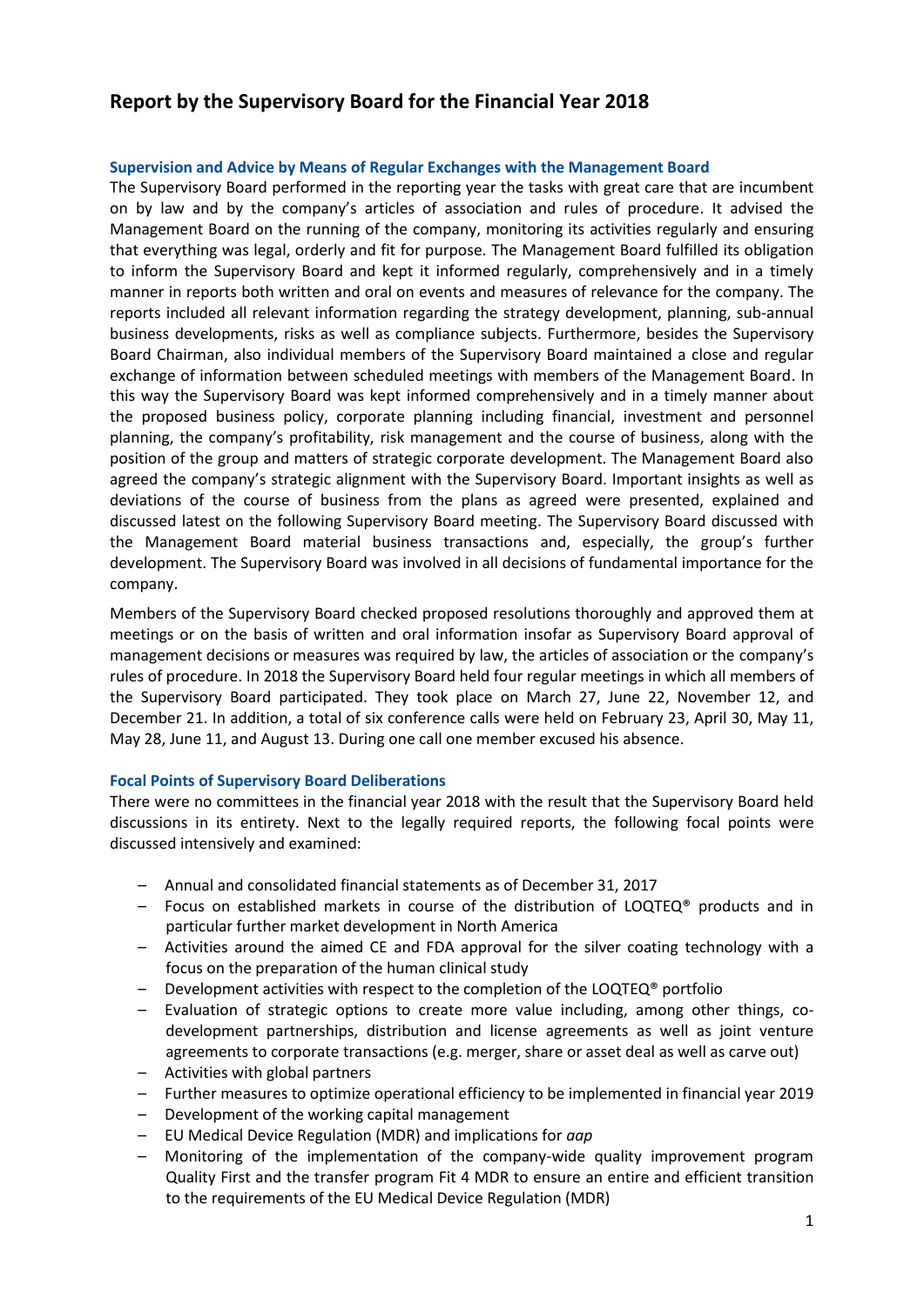- Discussion of legal disputes and illustration of legal risks in financial reporting
- Evaluation of measures to strengthen the financial base
- Merger of already existing compliance instruments with supplementary modules to a company-wide compliance management system (Code of Conduct and electronically protected whistleblower system as substantial elements)
- Corporate Governance Code
- Management Agenda and budget 2019

Sales, earnings and employment development at *aap* Implantate AG were the subject of regular deliberations, as was the financial position, the strategic perspectives, the further development of the group as well as the investment planning. The Management Board briefed the Supervisory Board regularly and comprehensively on corporate planning, the course of business and the group's current position.

The Supervisory Board dealt in detail with the economic situation, with the operational and strategic development and with the group's further development.

## **Corporate Governance**

During the financial year the Supervisory Board continuously maintained a watching brief on the implementation of the provisions of the German Corporate Governance Code and the development of Corporate Governance Standards. In January 2019 the Management Board and Supervisory Board issued an updated declaration of conformity according to Article 161 AktG and made it permanently available to shareholders on the company's website. Information about corporate governance in the company and a detailed report on the amount and structure of Supervisory Board and Management Board remuneration can be found in the Corporate Governance Statement pursuant to Art. 289f and 315d of the German Commercial Code (HGB) respectively in the Remuneration Report of the Consolidated Financial Statements 2018. Both documents are available on the corporate website of the company as well.

### **Annual and Consolidated Financial Statements, Audit**

Mazars GmbH & Co. KG Wirtschaftsprüfungsgesellschaft Steuerberatungsgesellschaft, Hamburg, appointed at the annual general meeting held on June 22, 2018, to be the external auditor for the financial statements 2018, audited the annual financial statements and the combined management report for the annual financial statements and the consolidated financial statements as well as the consolidated financial statements of *aap* Implantate AG to December 31, 2018 and issued an unqualified audit statement. The consolidated financial statements were prepared in accordance with International Financial Reporting Standards (IFRS). The auditor has confirmed that the consolidated financial statements and the combined management report comply with IFRS as applicable in the European Union and with the additional commercial law provisions of Article 315 a (1) of the German Commercial Code (Handelsgesetzbuch/HGB). The key audit matters included the assessment of the going concern assumption, the valuation of development costs, sales realisation and revenue accrual as well as the valuation of inventory. Furthermore, the valuation of trade receivables was a further focal point of the audit. The Supervisory Board was supplied with the annual financial statements and the combined management report for the annual financial statements and the consolidated financial statements as well as the consolidated financial statements and the auditor's reports. The financial statement documents and the audit reports were discussed in detail at the accounts meeting on April 29, 2019. In this meeting, the Management Board explained the financial statements for *aap* Implantate AG as well as the group. The auditor who signed the auditor's report attended the Supervisory Board's and Management Board´s discussion on the reports, outlined the principal audit findings and was available to answer questions.